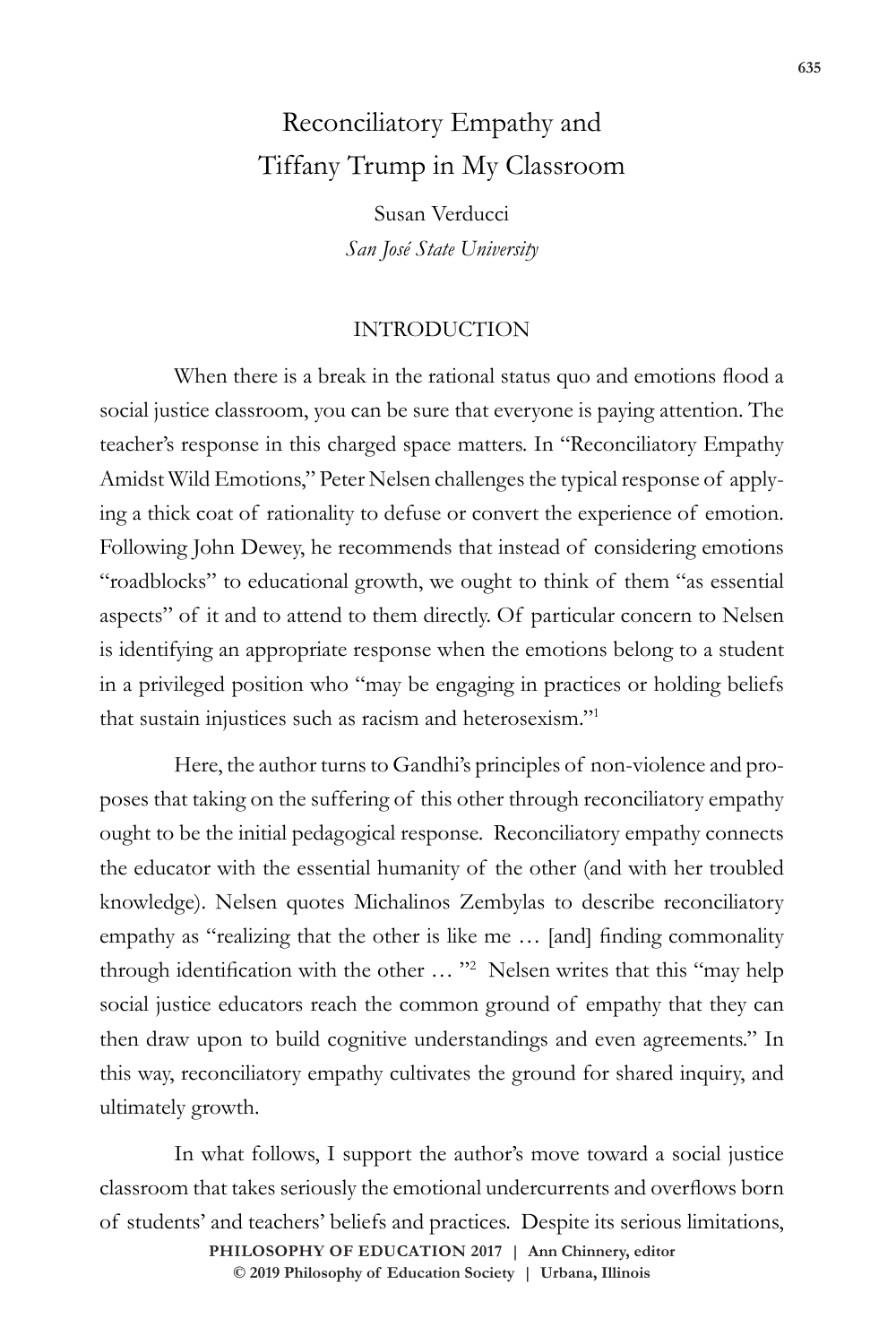empathy affords a view into seeing, feeling and thinking about the world from another's perspective, and can forge important human connections. I appreciate the compelling links that Nelsen makes between Dewey and Gandhi to argue for it as a pedagogical response in these cases.

I question, however, why this empathy must be characterized by reconciliation. In what follows, I imagine a scenario in which an empathy that aims for, and ends in, reconciliation might lead to consequences that undermine fundamental social justice goals. I then imagine circumstances in which emotions fill the classroom in a way that makes reconciliatory empathy as a pedagogical strategy less coherent. From this analysis, I propose that a strategic empathy that aims for understanding, not reconciliation, not only meets the minimal connective aims Nelsen has for reconciliatory empathy, but also serves educational purposes in and beyond the presence of emotions.

## TIFFANY TRUMP IN MY CLASSROOM

Let's imagine a Tiffany Trump in my social justice classroom. Let's also imagine that her emotions overwhelmed her during a class session and she let loose with something akin to: "at the end of the day America belongs to us, and we should ban people from Muslim countries and refugees from traveling to the United States until we can be absolutely certain that they are not terrorists." Let's also imagine that I responded with reconciliatory empathy, helping me to "forge a relation … based on a vision of [our] shared humanity." The relation "rehumanizes" Tiffany for me and, in an important sense, rehumanizes me. The relational break between us is reconciled to the extent that common ground upon which we might begin to inquire is cultivated.

This reconciliation appears to be a positive development. However, let's shift our gaze from the connective work in this dyad to students witnessing the interaction. And let's remember that everyone is paying close attention. In Dewey's view, the forging of an emotional connection in a classroom not only changes the experience of participants in the interpersonal dyad, but also changes the conditions or the environment of the classroom itself. What mean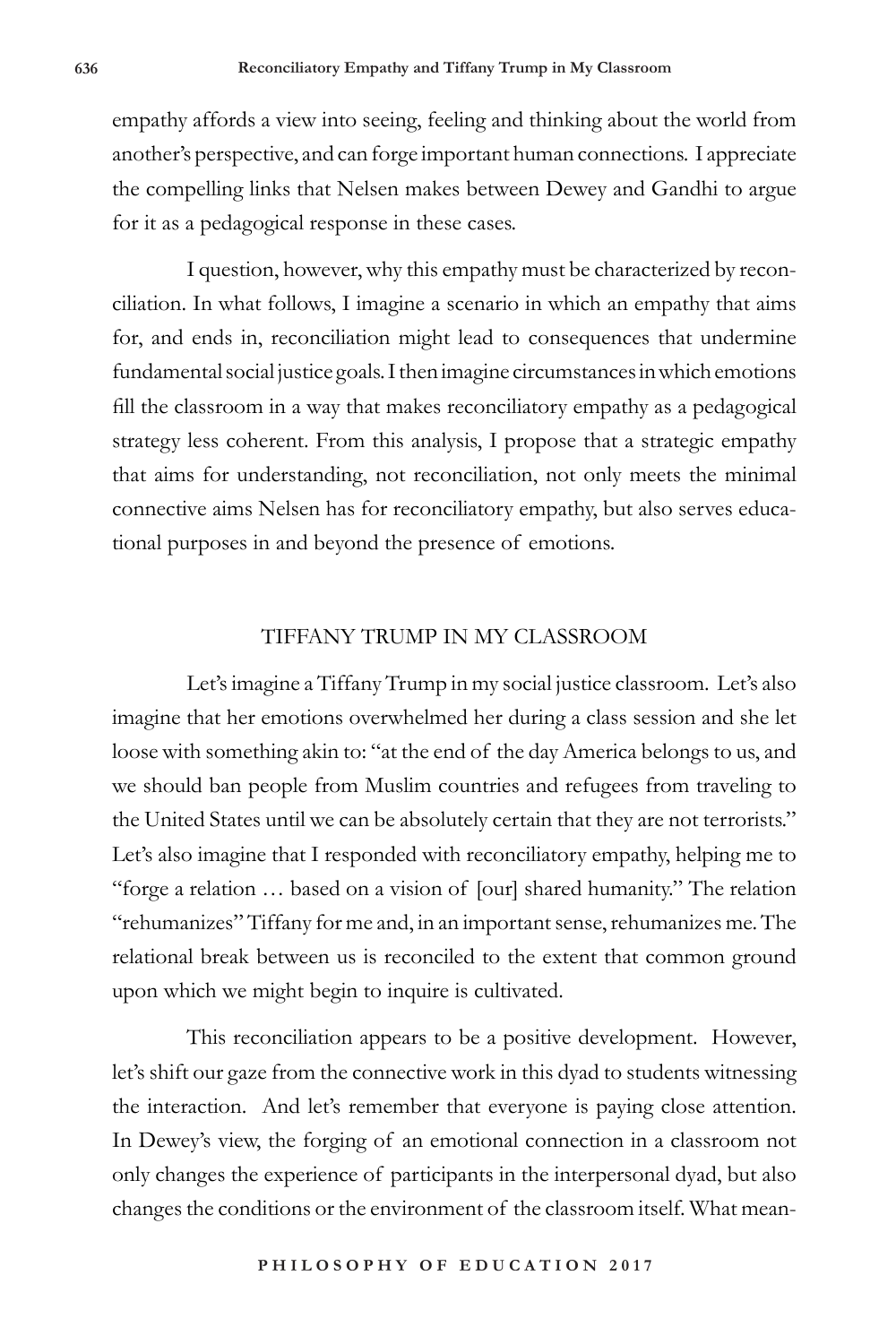ing do other students take from my response to Tiffany and her ideas? Could they possibly mistake the relation for agreement on the issue of a travel ban? Nelsen writes that empathy "should not be mistaken for condoning. One can empathize and *not* approve." Indeed. But can one do both at the same time? In an important sense the presence of negative judgement precludes the experience of empathy. And so, I ask again if it is possible that others, observing an empathetic response devoid of judgement, might not be able to make the fine distinction that the connection forged does not extend to ideology? One worry about an empathy characterized by reconciliation is that the connection, the dyadic relation, is its sole aim and its end. Given empathy's lack of a moral compass and its blindness to anything but the dyad, it contains the possibility of corroding other relationships in the classroom as well as undermining fundamental justice goals.

A second concern with reconciliatory empathy is that the break it aims to resolve is between the teacher and student. Often the catalyst of emotions is not the educator, but a fellow student. Imagine Tiffany's emotional words as a result of another classmate's position. Let's call this other classmate Malia. Malia comments that:

> Groups like ISIL and Al Qaida want to make this war a war between Islam and America, or between Islam and the West. They want to claim that they are the true leaders of over a billion of Muslims around the world who reject their crazy notions. They want us to validate them by implying that they speak for those billion-plus people, that they speak for Islam. That's their propaganda, that's how they recruit.<sup>3</sup>

Or perhaps Malia speaks these words quietly and forcefully in response to Tiffany. Of what use in this context is reconciliatory empathy as a *pedagogical* strategy? First, the primary relation at risk and the reconciliation to be forged is also between students. Second, questions arise: "Who should feel empathy for whom?" and "Who benefits from the production of empathy and in what circumstances?"4 In her book, *Feeling Power*, educational theorist Megan Boler proposes that *all* members of a social justice lesson should be asking these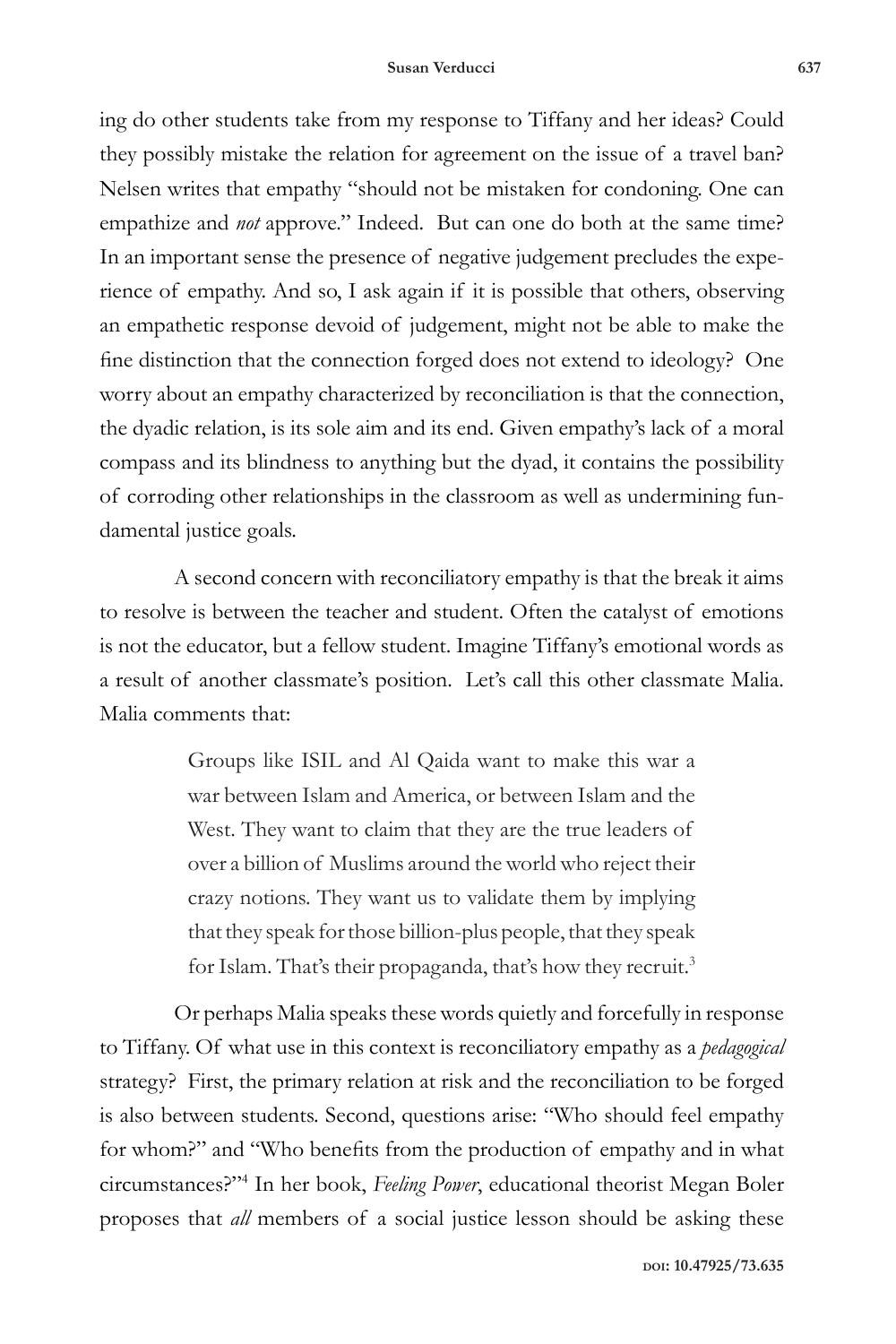questions when empathy is in play. Any strategic empathy modeled by the teacher in this case serves to answer by fiat those questions that should remain alive in such a classroom.

This scenario suggests that even if we agree that empathy is the best response in moments of emotion, any strategic empathy would have to extend beyond pedagogy to full classroom practice. We might ultimately agree or disagree about who should feel empathy, when, and for whom, but in a social justice classroom having the conversation is critical, especially when the teacher is strategically empathizing with students in privileged positions.

## EMPATHY FOR UNDERSTANDING SELF AND OTHER

I have raised three concerns: 1) I identified empathy's fundamental interpersonal and moral limitations and suggested that a pedagogical empathy that begins and ends in human connection may be problematic in a social justice classroom; 2) I signaled potential problems with reconciliatory empathy as a pedagogical strategy when the primary relationship at stake is between students; and 3) I pointed to the need to extend the use of strategic empathy beyond pedagogy to become classroom content and method. A careful reader will note that I have not fundamentally challenged Nelsen's argument, only the type of empathy he suggests. I assume what he convincingly argued, that educators should respond non-violently and with empathy when emotions are front and center in the classroom, even when these emotions belong to Tiffany Trump. However, if empathy's function is "finding commonality through identification with the other ...,"<sup>5</sup> any form of empathy will do. This commonality is what constitutes and is constituted by trying to see, feel, and think from the other's perspective. In some sense, arguing for reconciliatory empathy simply points to the reconciliatory possibilities of engaging empathically.

The question then becomes, if not *reconciliatory* empathy, what sort of empathy? I propose a strategic empathy that aims beyond reconciliation toward understanding others and self. At the core of empathy for understanding is the desire to come to know the complex interior landscape of the other. It is